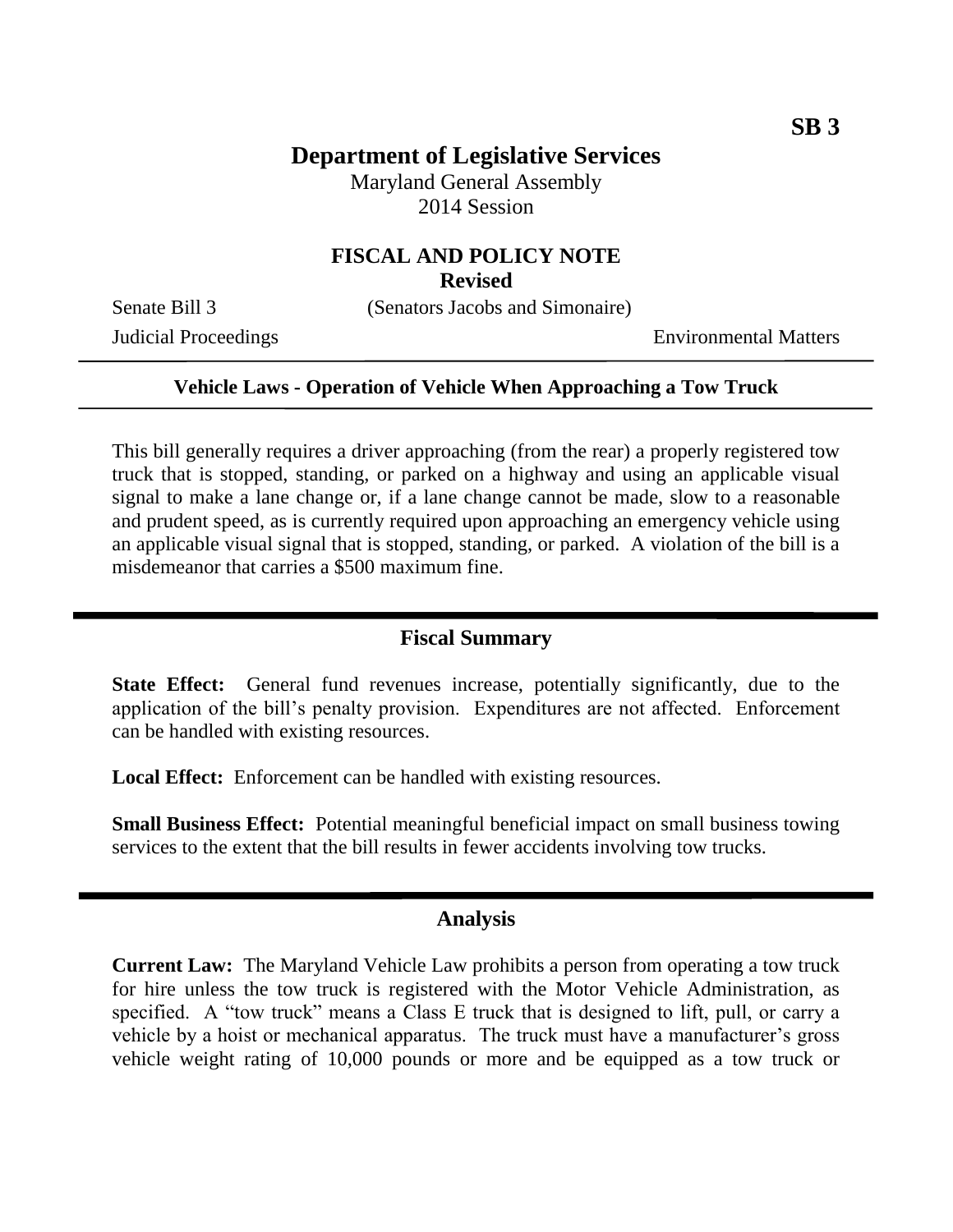designed as a rollback (that is, with a ramp on wheels and a hydraulic lift that can haul or tow an additional vehicle).

A driver approaching an emergency vehicle from the rear, which is stopped, standing, or parked on a highway and using an applicable visual signal, must, unless otherwise directed by a police officer or traffic control device, make a lane change into an available lane not immediately adjacent to the emergency vehicle with due regard for safety and traffic conditions, if practicable and not otherwise prohibited. If the lane change cannot be made, then the driver must slow to a reasonable and prudent speed that is safe for existing weather, road, and vehicular or pedestrian traffic conditions.

A violation of these provisions of the Maryland Vehicle Law is a misdemeanor with a maximum fine of \$500. If prepaid, the fine is \$110 generally, \$150 if the violation contributes to an accident, and \$750 if the violation results in death or serious bodily injury.

Service vehicles, rural letter carrier vehicles, slow-moving farm vehicles, and tow trucks are authorized to be equipped with and display yellow or amber lights or signal devices. The yellow or amber lights may be flashed or oscillated or otherwise used only in the course of official duties, to indicate to the public that the vehicle is slow moving or is otherwise impeding traffic.

**Background:** According to the American Automobile Association, 29 states have enacted a "move over" law that applies to tow trucks in addition to emergency vehicles.

**State Revenues:** A reliable estimate of the increase in general fund revenues from the application of the bill's penalty provision cannot be made due to significant uncertainty regarding the frequency with which vehicles approach tow trucks in a manner that violates the bill as well as uncertainty regarding the deterrent effect of the bill, if any, on the future number of violations.

For contextual purposes, 2,444 citations were issued in fiscal 2013 for illegally approaching an emergency vehicle from the rear. Of these citations, 1,123 resulted in the prepayment of the fine. Even if none of the prepaid fines was based on a violation that contributed to an accident or resulted in death or serious bodily injury (which carry higher fines), then the 1,123 prepaid fines generated \$123,530 in revenues. This does not account for any fines paid following convictions after trial and, therefore, undercounts the total collection in fine revenues. However, it is uncertain whether the number of violations under the bill would be similar to the number of violations from illegally approaching emergency vehicles.